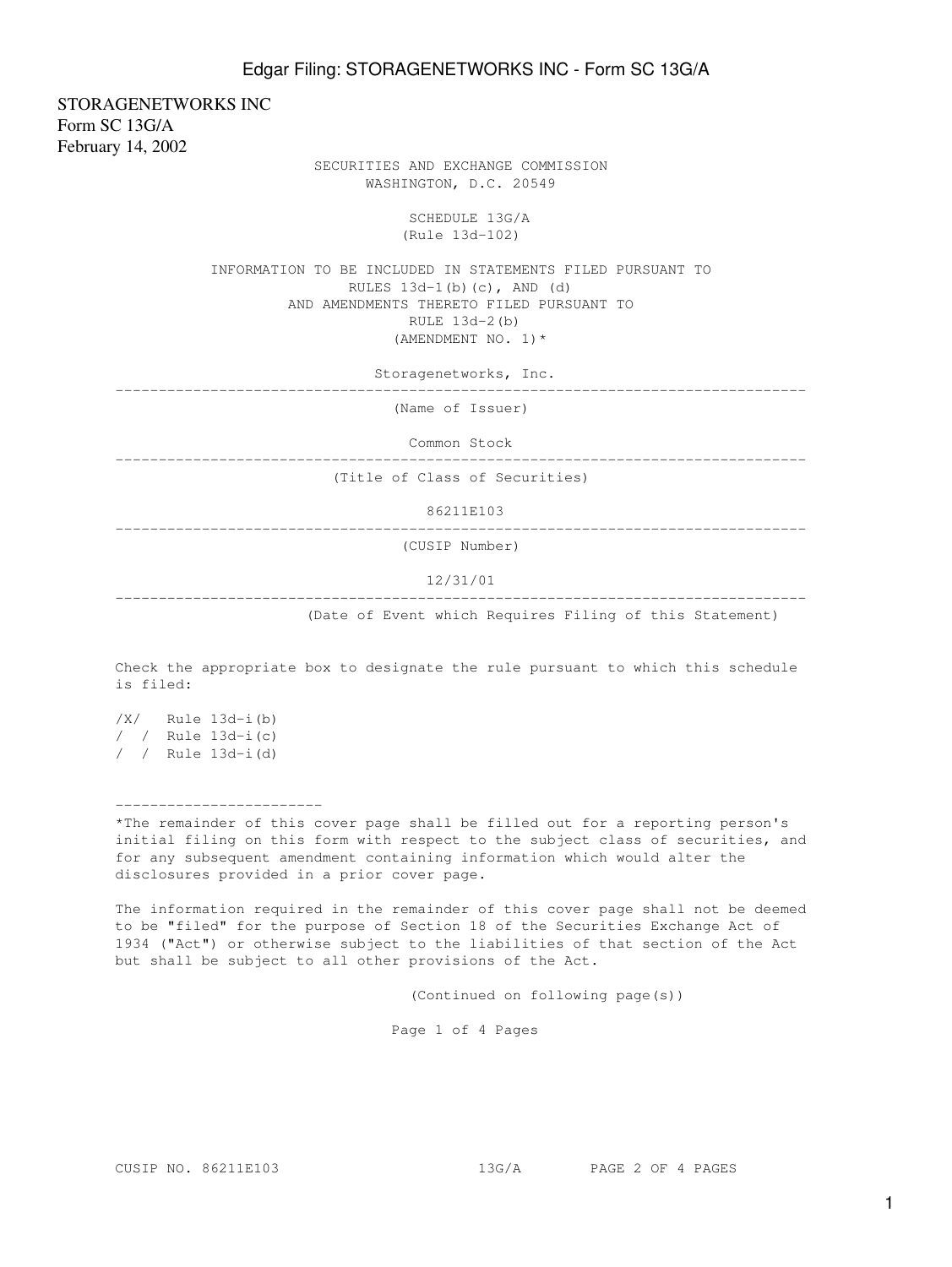## Edgar Filing: STORAGENETWORKS INC - Form SC 13G/A

| $\mathbf{1}$ | NAME OF REPORTING PERSON<br>I.R.S. IDENTIFICATION NO. OF ABOVE PERSONS (ENTITIES ONLY)                                                                                                                   |
|--------------|----------------------------------------------------------------------------------------------------------------------------------------------------------------------------------------------------------|
|              | Massachusetts Financial Services Company ("MFS")<br>I.R.S. Identification No.: 04-2747644                                                                                                                |
| 2            | CHECK THE APPROPRIATE BOX IF A MEMBER OF A GROUP*                                                                                                                                                        |
|              | (b) $/$ /<br>$(a)$ / /                                                                                                                                                                                   |
| 3            | SEC USE ONLY                                                                                                                                                                                             |
| 4            | CITIZENSHIP OR PLACE OF ORGANIZATION                                                                                                                                                                     |
|              | Delaware                                                                                                                                                                                                 |
|              | NUMBER OF 5 SOLE VOTING POWER                                                                                                                                                                            |
|              | 11,843,140 Shares of Common Stock<br>SHARES                                                                                                                                                              |
|              | BENEFICIALLY                                                                                                                                                                                             |
|              | OWNED BY 6 SHARED VOTING POWER                                                                                                                                                                           |
|              | EACH                                                                                                                                                                                                     |
|              | 7 SOLE DISPOSITIVE POWER<br>REPORTING                                                                                                                                                                    |
|              | 13,059,540 Shares of Common Stock<br>PERSON                                                                                                                                                              |
|              | WITH                                                                                                                                                                                                     |
|              | 8 SHARED DISPOSITIVE POWER                                                                                                                                                                               |
| 9            | AGGREGATE AMOUNT BENEFICIALLY OWNED BY EACH REPORTING PERSON 13,059,540<br>shares of common stock of which shares are also beneficially owned by<br>certain other non-reporting entities as well as MFS. |
|              | 10 CHECK BOX IF THE AGGREGATE AMOUNT IN ROW (9) EXCLUDES CERTAIN SHARES*                                                                                                                                 |
| 11           | PERCENT OF CLASS REPRESENTED BY AMOUNT IN ROW 9                                                                                                                                                          |
|              | 13.4%                                                                                                                                                                                                    |
|              | 12 TYPE OF REPORTING PERSON*<br>IA                                                                                                                                                                       |
|              | _______________________________<br>*SEE INSTRUCTION BEFORE FILLING OUT!                                                                                                                                  |

SCHEDULE 13G PAGE 3 OF 4 PAGES

ITEM 1: (a) NAME OF ISSUER: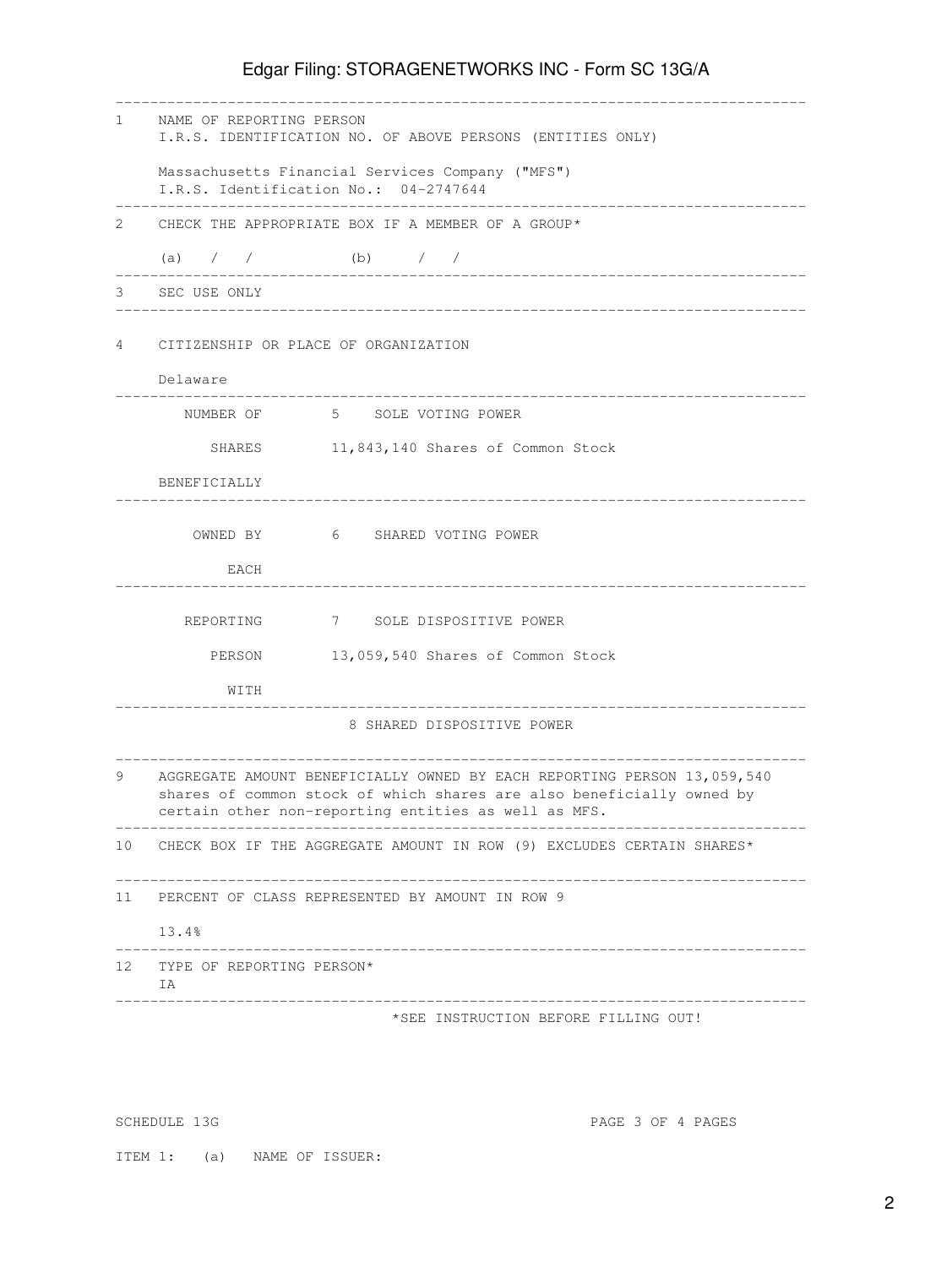## Edgar Filing: STORAGENETWORKS INC - Form SC 13G/A

SEE COVER PAGE

 (b) ADDRESS OF ISSUER'S PRINCIPAL EXECUTIVE OFFICES: 225 Wyman Street

Waltham, MA 02451

ITEM 2: (a) NAME OF PERSON FILING:

see item 1 on page 1

(b) ADDRESS OF PRINCIPAL BUSINESS OFFICE OR, IF NONE, RESIDENCE:

 500 Boylston Street Boston, MA 02116

(c) CITIZENSHIP:

See Item 4 on page 2

(d) TITLE OF CLASS OF SECURITIES:

SEE COVER PAGE

(e) CUSIP NUMBER:

SEE COVER PAGE

- ITEM 3: See Item 12 on page 2
- ITEM 4: (a) AMOUNT BENEFICIALLY OWNED:

See Item 9 on page 2

(b) PERCENT OF CLASS:

See Item 11 on page 2

 (c) NUMBER OF SHARES AS TO WHICH SUCH PERSON HAS VOTING AND DISPOSITIVE POWERS:

See Items 5 and 7 on page 2

SCHEDULE 13G PAGE 4 OF 4 PAGES

ITEM 5: OWNERSHIP OF FIVE PERCENT OR LESS OF A CLASS:

Inapplicable

ITEM 6: OWNERSHIP OF MORE THAN FIVE PERCENT ON BEHALF OF ANOTHER PERSON:

Inapplicable

ITEM 7: IDENTIFICATION AND CLASSIFICATION OF THE SUBSIDIARY WHICH ACQUIRED THE SECURITY BEING REPORTED ON BY THE PARENT HOLDING COMPANY: